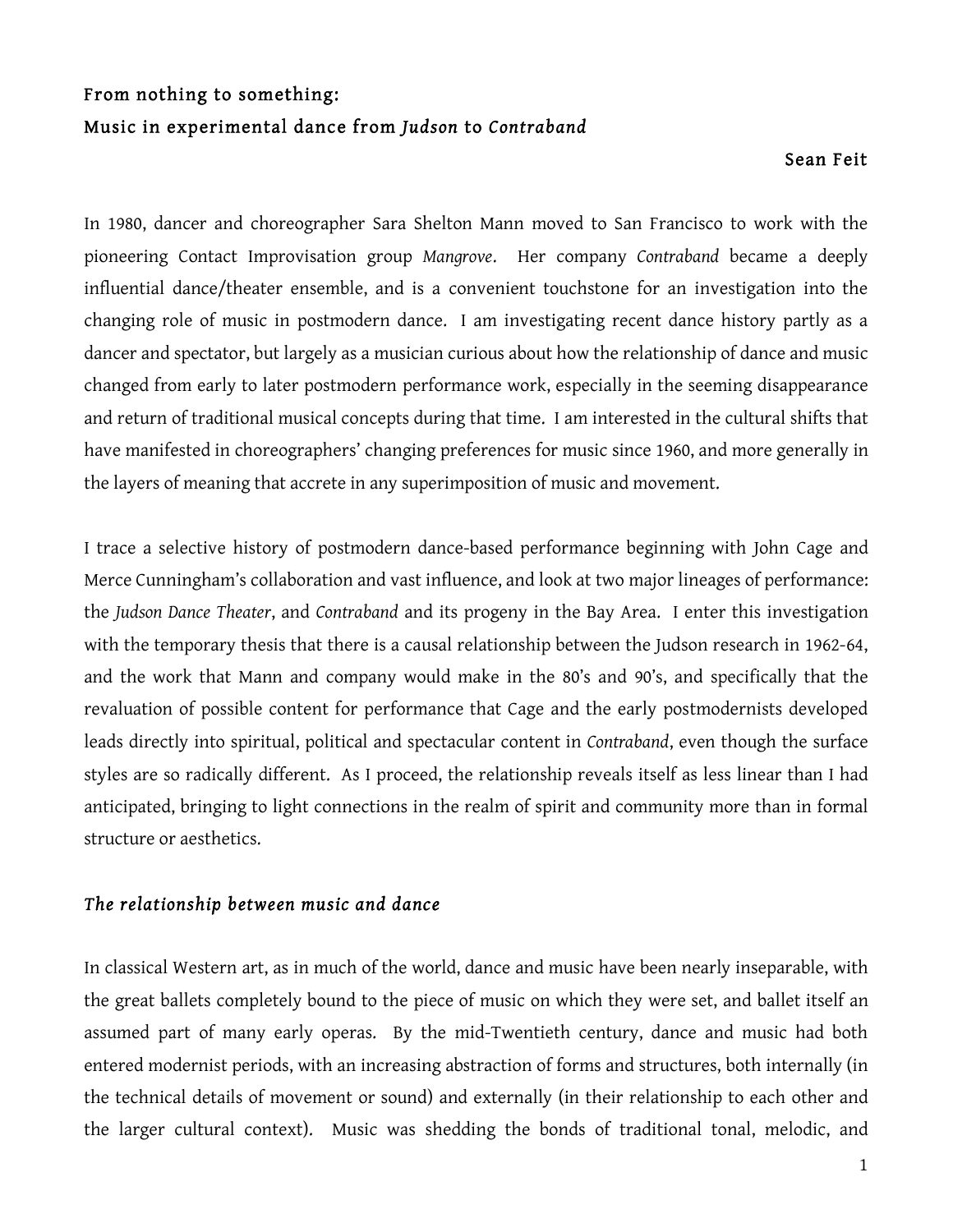rhythmic forms; similarly, modern dance had loosened the formal gestures of ballet in favor of a more naturalistic language, and continued toward an independence from opera and other theater that had begun in the 18<sup>th</sup> century.

Still, a bond existed between the two arts, especially in dance, where pieces continued to be choreographed to specific pieces of music, commonly synchronizing gesture and musical beat, and consist of movement phrases performed largely in tandem with the musical structure. Mid-century choreographers like Martha Graham and Doris Humphrey tended to choose music that expressed a desired emotional tone, serving the purpose of the dance by amplifying its affective and communicative intent. Though sometimes the chosen music reflected the experimental music of the time, like the Asian-influenced percussion score of Mary Wigman's *Hexentanz*, and in the later work of Graham's protégé (and ex-partner) Erick Hawkins, who was known for championing new (and always live) music, the hierarchical relationship remained firm: music was there to support the dance.

This hierarchy can't be separated from the unequal relationship between visual and auditory perception in our culture, and that when presented with dynamic visuals (like a dance piece, as opposed to a live symphony concert) our visual sense naturally takes foreground. This is not to say that there aren't pieces where the visual/audio hierarchy is complex and often changing, and there are certainly scenarios where dance acts as support to music, as in the shows of Michael Jackson or Madonna, both excellent dancers who are presenting an event that centers on, and keeps the focus on, their songs. In concert dance before 1960, and through the early century as dance grew into an independent art form, the traditional role of music—as accompaniment—was largely unchallenged.

The word "accompaniment" may be too pejorative, conjuring an image of a pianist banging out Chopin for a class of young ballerinas, functioning as much like useful furniture as the *barre*, and creating the image of a strict hierarchy that isn't there. In classical ballet, that so many dance pieces simply received the same name as the piece of music they were set to indicates perhaps that the hierarchy is less clear than it seems. Given the naming convention, what if we envision these dances as just ornamentation placed around a self-sufficient piece of music—expressing the same emotions, revealing the same intentions and narrative? My sense of the music as "accompaniment" shifts, and reveals a dance that is more dependent on the music than the music on the dance. If this dependency reveals a position of strength on the part of the piece of music, the hierarchy may be reversed.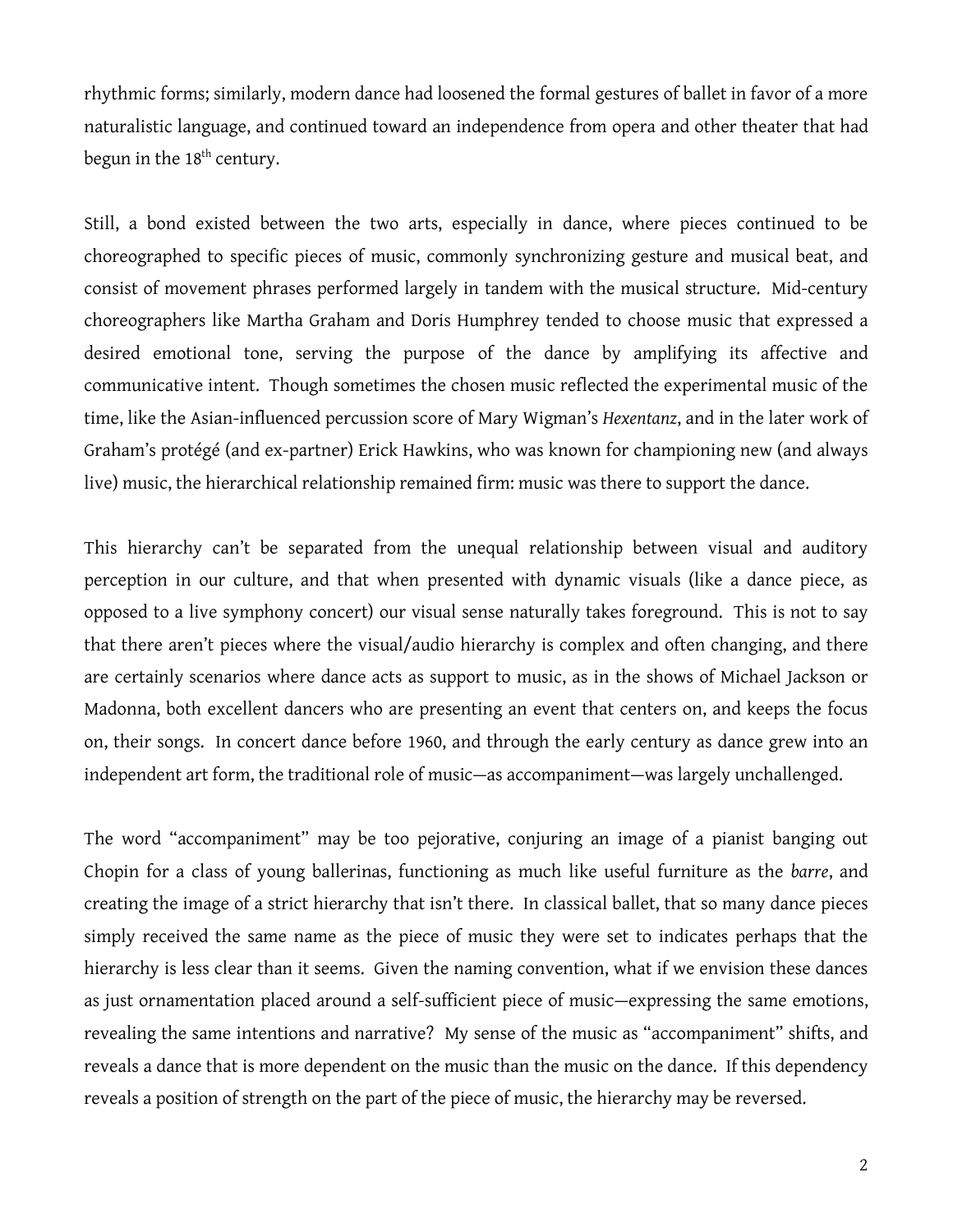In relation to the question of whether music or movement is perceived as foreground, and therefore carrying more narrative or perceptual weight, a famous example may contain clues to the relationship. The Stravinsky/Nijinsky/Diaghilev ballet *Le Sacre du Printemps* was premiered in Paris in 1913 to a now legendary uproar. The received story is that the audience at the premiere began to riot almost immediately upon hearing the opening bassoon line, with the riot continuing through the piece. The story is that it was the music, with its dissonance and rhythmic intensity, that precipitated the riot, and if so we might infer that music was foreground in the audience's minds at the time, rather than the dance. Of course the tale of the event from multiple witnesses is more complex, and Stravinsky scholar Richard Taruskin challenges the standard myth, especially in terms of the focus on the music as the cause of the unrest. His reading of the reviews—that hardly mention the music—and accounts of the premiere other than Stravinsky's later self-promoting narrative, suggest that Nijinsky's choreography may have been what was perceived as scandalous, and the cause of the riot, rather than Stravinsky's music.1 In such a reading, the hierarchical relationship is affirmed, that of the music as support for the dance, and the dance carrying the primary narrative.

#### *John and Merce clear the slate*

The bond between a dance piece and the music to which it was set began to loosen with the pioneering collaboration of dancer-choreographer Merce Cunningham and composer John Cage, which began in 1942 and continued until Cage's death in 1992. Cage/Cunningham's innovation, which now seems almost too easy (don't they all, in hindsight?), was to superimpose in performance music and dance that had been created separately (often using chance methods to determine sounds, gestures, and rhythm). This method attempted to shift the relationship of dance and music to one of equals, as well as removing the composer and choreographer's ego and personality from the creation process. As a performative act, it dramatically removes a central mechanism with which the dancer communicates with the audience: the telegraphing of inner movement (emotion, thought, intent) through musical cues. Along with their use of chance procedures to determine many aspects of the creation process, the uncoupling of music from movement would be a distinct step toward a movement vocabulary that could exist on its own—presented without reliance on "external" content (sets, music, costumes). Some pieces moving toward this independence would reduce the narrative weight of external content by making it neutral, "pedestrian", or determined by chance, and though

 $^1$  Richard Taruskin, "A Myth of the Twentieth Century: The Rite of Spring, the Tradition of the New, and 'The Music Itself,'" Modernism/Modernity 2.1 (1995): 16.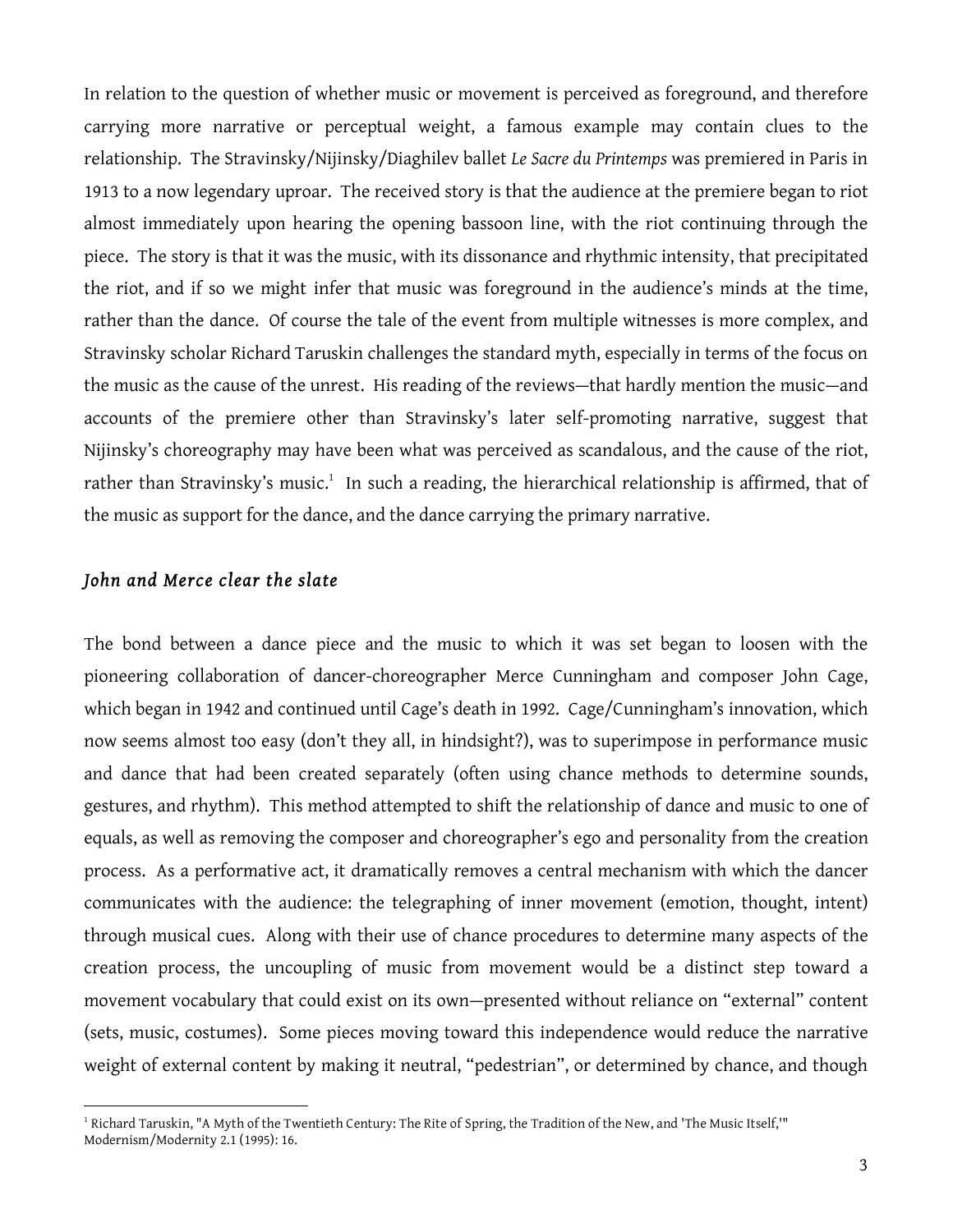each of those choices still carries content, it would make space for the movement to be seen as independently as possible.

Through the 50's and 60's, Cage and Cunningham undertook a great re-visioning of what was possible in live theater, stripping each element of sensory content down to its barest essentials. In Cage's piece *Rozart Mix* (1965), only instructions for cutting and preparing magnetic tape exist as an organizing principle, with all other elements (like what is actually ON the tape, and how long the piece lasts) left open. In his infamous *4'33"* (1952), only a set of 3 unequal durations remains, and the piece becomes a lens through which an otherwise unmodified ambient soundscape (or anything else that pulls your attention during the performance) may be experienced. Cage was influenced by Zen Buddhist philosophy, and heard lectures by the great Zen missionary, D. T. Suzuki absorbing the Zen teachings, with their emphasis on emptiness—an assertion of the ultimate independence, impermanence, and meaning-neutrality of all signs and forms. $^2$  He spoke about the work of contemporary art as a manifestation of the teaching on emptiness.

"When going from nothing towards something, we have all the European history of music and art we remember and there we can see that this is well done but the other is not. …But now we are going from something towards nothing, and there is no way of saying success or failure since all things have equally their Buddha nature."<sup>3</sup>

Cage's work would have a profound impact on postmodern dance, especially its earliest forms. By the early 60's, *FLUXUS* and "happenings" (both outgrowths of Cage's work and teaching), and other experiments in non-narrative theater were dispensing with the traditional relationship of music and movement, as well as bringing in the full range of possible sound sources—from traditional instruments and music to found and ambient sounds. Cage's work with sound and text immediately prefigured the movement research that would become postmodern dance.

Cage and Cunningham's influence on a generation of artists working to clear European art from their perceptions was profound. The emptiness of Cage's work acts like a palate cleanser between the dense serial music coming out of postwar Europe and the bright American pop and minimalism that appeared in the 60's and 70's to such success. Cage directly influenced the dancers in New York in the

 $2$  D. T. Suzuki taught at Columbia University from 1952-57, and gave a series of widely attended open lectures.

<sup>&</sup>lt;sup>3</sup> "Lecture on Something" from Silence, p. 143. John Cage, Wesleyan Univ. Press, 1961. [Cage's unique spacing as a performance/rhythm notation omitted.]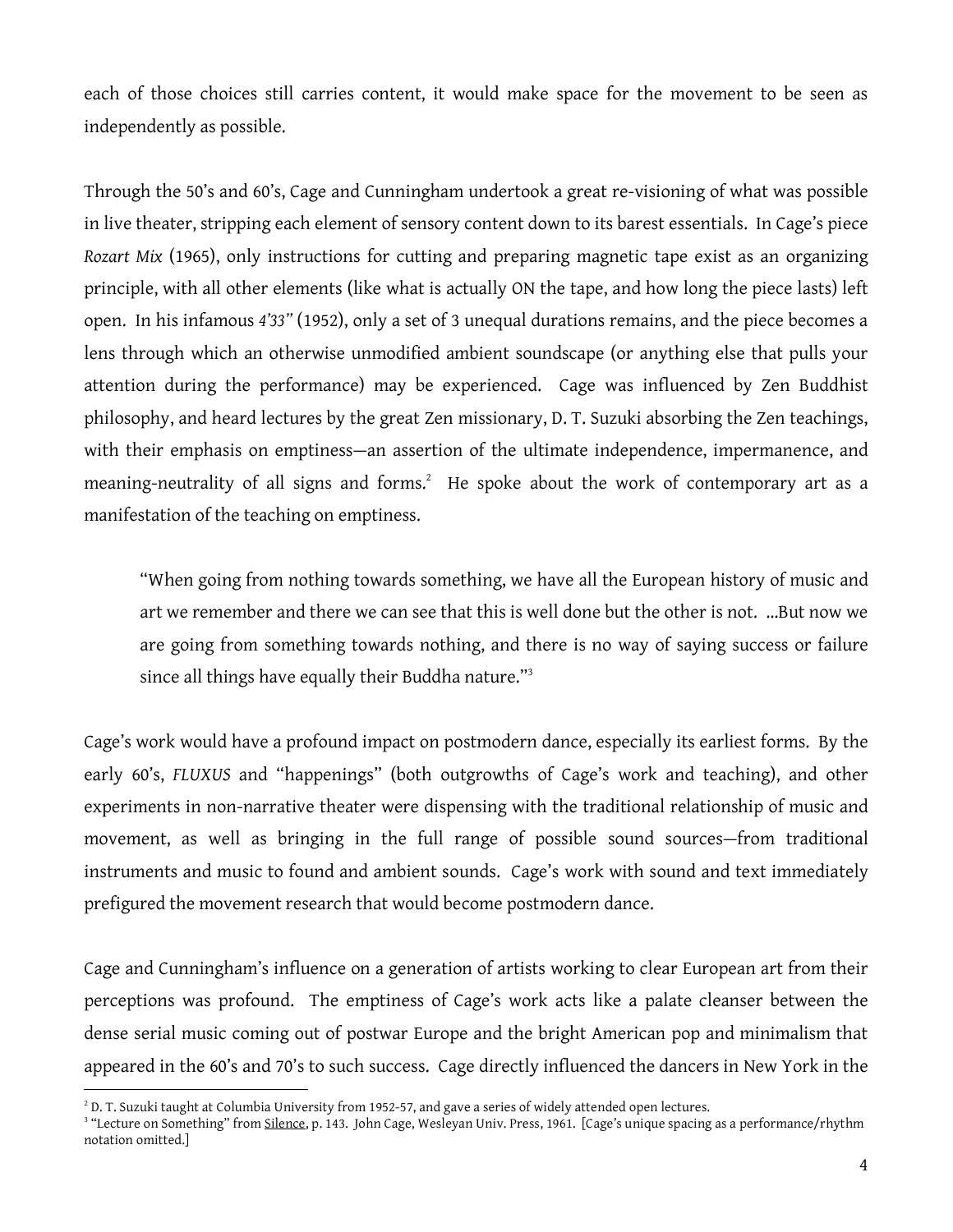early 60's who similarly tried to clear the perceptual slate from the influence of both ballet and modern dance. In 1965, Yvonne Ranier, a member of the *Judson Dance Theater* wrote her famous "NO Manifesto", offering what seems like a set of rules for ideological and intellectual purity in works of postmodern dance and performance art.

"No to spectacle. No to virtuosity. No to transformations and magic and make-believe. No to the glamour and transcendency of the star image. No to the heroic. No to the anti-heroic. No to trash imagery. No to involvement of performer or spectator. No to style. No to camp. No to seduction of spectator by the wiles of the performer. No to eccentricity. No to moving or being moved." <sup>4</sup>

The manifesto in its repetitive "NO" sounds a reactive aversion toward everything perceived to be inauthentic—by implication, the classical and modern art that has come before. Read as a performance, however, the text reveals a rhythm, inner organization, and drama that itself is spectacular, virtuosic, glamorous, involving, eccentric, and moving. The text itself creates a contradiction, as the artists who claim such ideological purity themselves become the heroes that they rail against. Ranier and her peers have become superstars, and their improvisations legendary, adding a layer of romantic ascension to their story, and affirming a narrative that they intended to counteract.

Though Cage and Ranier's intentions may have been to liberate movement and music from received and therefore confining—meaning, their work didn't lead to a long-term shift in cultural tastes. Or did it? Academic musical taste remained attached to serial (12-tone) organization and complexity, while public taste [in art music and performance] moved more and more toward pop, camp, and minimalism. As postmodern performance developed through the 70's and 80's, all of Ranier's negations were undone, and the whole manifesto can be inverted to become a list of qualities that define performance art since the mid-70's. One strong influence in that undoing was the integration by the mainstream performance art community of queer and feminist discourse, which invites personal history back to the stage, as well as camp, trash, spectacle, glamour, eccentricity, involvement, and seduction—basically Ranier's entire list of prohibited elements.

 <sup>4</sup> The "NO Manifesto", Yvonne Ranier, 1965. [via wikipedia]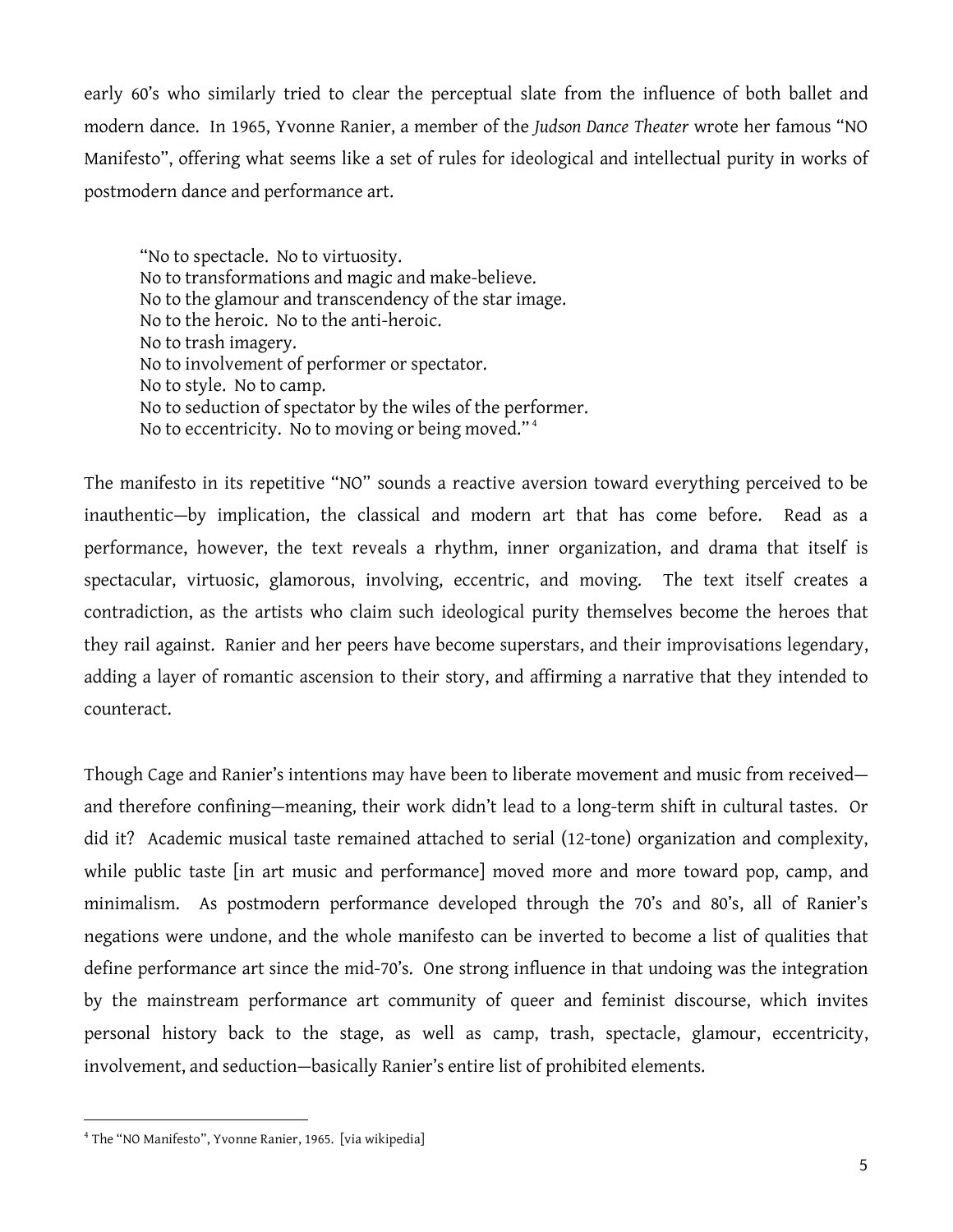Another way of reading the "NO Manifesto", as well as Cage's chance work, is as a repudiation of the uniqueness, or heterogeneity, of a performer's identity. Stripping the performance down to the bare bones that are left if a performer were to completely observe her list leaves few outlets for the expression of personality, and thus suppresses social and political identities, queerness and other forms of marginalized discourse. As such, the manifesto can also be read as an expression of colonial or dominant power.

As is the case with many (all?) manifestos, it reads as a purer document than any possible realization of it could be, or as we have seen, than the text itself is. An attempt to create a piece that observed all of Ranier's prohibitions would still be colored by the undeniable uniqueness of the performers, their races, genders, and perceivable social class, as well as the context of the venue, price, audience composition and arrangement, and relationships between all the people present. The text then can serve as an artifact of a single moment's attempt at a *tabula rasa* for performance—a clearing of the accumulated *karma*, or conditioned habits, of a thousand years of aesthetic development, claiming the possibility of starting over. Following this *tabula rasa*, like a clear-cut in the forest, the development of a content-rich performance art can be seen as the natural revival of an ecosystem of commonly understood performance language, more free to create its own context while still undeniably affected by what was there before. In the 45 years since Ranier wrote the manifesto, we've seen the reappearance of all the classical (and classist) forms that she was rebelling against, in both ironic and sincere versions (neo-romanticism, contemporary ballet, neo-classicism, etc.), as well as distortions and mash-ups of all of them.

In music, romantic and heroic narrative tropes continued to dominate popular musical taste through the height of experimental work in the 60's, and even "art" composers would soon begin rebuilding contemporary music as a commonly understood communicative language. By the 80's a full reversal of the early postmodern ideology had developed, particularly in the minimalist composers and artists crossing into pop. As in dance, composers began to rebuild the form, and what came out of that rebuild wasn't the abstractions of sound and time that are implied by an ego-effacing sonic and gestural method, but a return to the basics of traditional musical structure: pulse, predictability (a neurologically necessary ingredient for memory, fondness, and emotional communication), and the most basic tonal/modal harmonies of Western music, in other words, the collection of meaning-laden tropes that had been the communicative currency of Western music for centuries.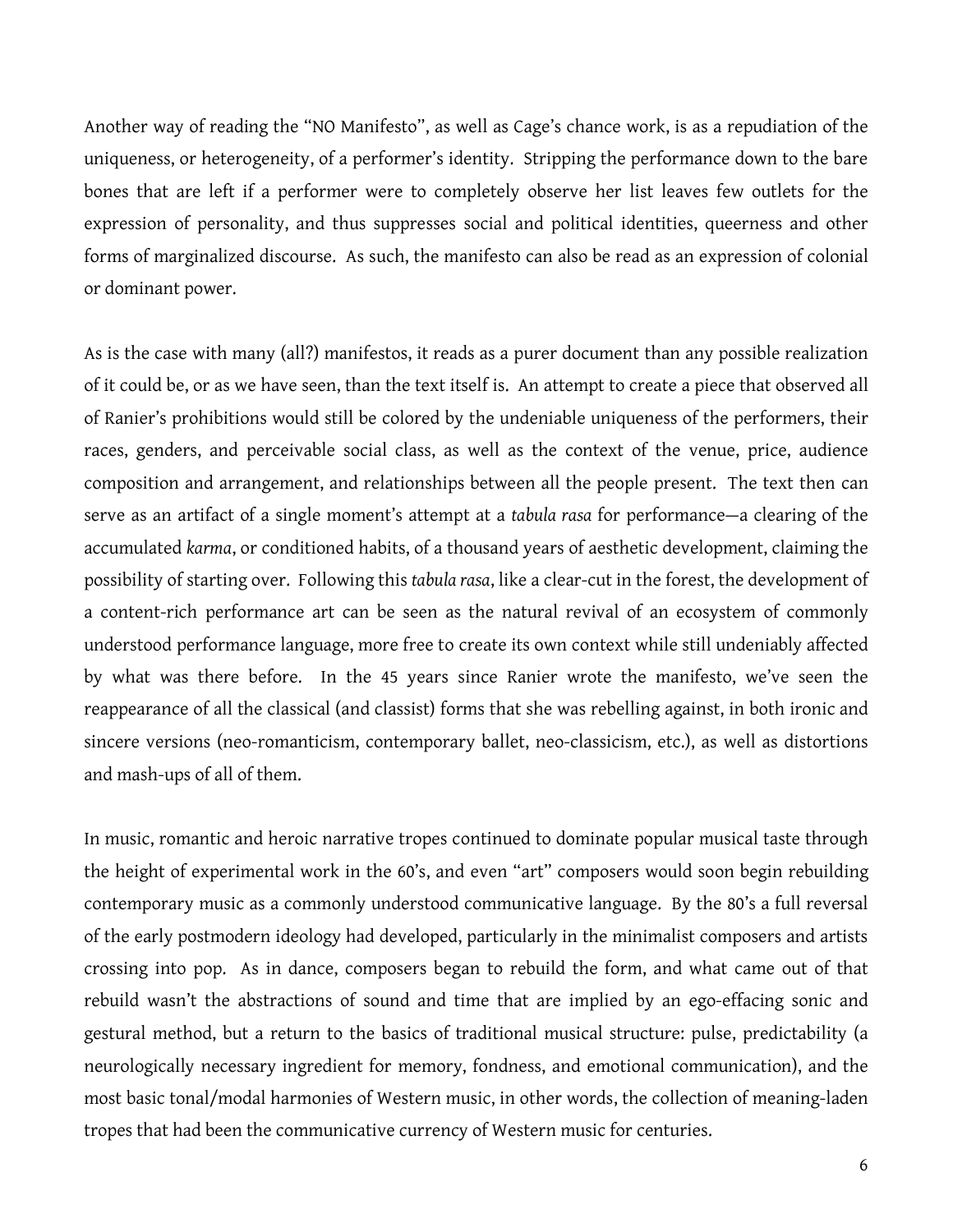### *Judson to Contraband*

Postmodern dance is often said to have originated in an experimental movement class taught by Robert Ellis Dunn that culminated in a performance at the Judson Church in New York City in 1962. Dunn was a musician by training who had been playing piano for Cunningham's dance classes and studying music with Cage. By the early 60's, *FLUXUS* and "happenings" (both outgrowths of Cage's work and teaching), and other experiments in non-narrative theater were dispensing with the traditional relationship of music and movement, as well as bringing in the full range of possible sound sources—from traditional instruments and music to found and ambient sounds. Dunn and dancers like Steve Paxton, Simone Forti, and Yvonne Rainier began making work that similarly set aside the preferences and assumptions of modern dance in favor of democratic and improvisational methods, including "pedestrian" (as opposed to formal dance) movement, and a rejection of traditional narrative structures. The dancers involved in these early experiments formed the *Judson Dance Theater* (1962-64) and later *Grand Union* (1970-76), both ensembles playing a formative role in the development of contemporary dance performance and improvisation.

While Cunningham used chance procedures extensively in his composition process, initially using the *I Ching* to determine the order and superimposition of gestures, he did not work extensively with improvisation as a performance modality. The adoption of improvisation by the Judson dancers can be seen as both an act of liberation from the choreographic tradition and a reassertion of individual autonomy. From the personality-erasing procedures that Cunningham established, the new practice of improvisation in performance arose, democratizing the creation process as well as reintroducing preference, intuition, and personal taste. Rather than using extrinsic processes (like chance) to challenge the dancer's tendency toward known gestures, as Cunningham did, in improvisation the same challenge must arise from the intrinsic strength of the dancer's intention and discipline. Yvonne Ranier's *Continuous Project—Altered Daily* morphed into the group *Grand Union* in 1970, which became devoted to improvisation in performance, so much so that they intentionally never rehearsed, meeting at the performance site "cold"5 . With freedom of choice came all the personality and unique story of each mover, and improvisation brought the moisture of the dancer's body, heart, desires and sensitivities back into a form that had consciously set them aside a decade earlier, along with politics, sex, class, meaning—and all the resultant multiplicity and uncertainty. In contrast to the restrained formality of the Judson experiments, *Grand Union* was messy, abundant, chaotic, and freewheeling,

 <sup>5</sup> "Spontaneous Combustion", Sally Banes, in Taken by Surprise: a dance improvisation reader, Wesleyan Univ. Press, 2003.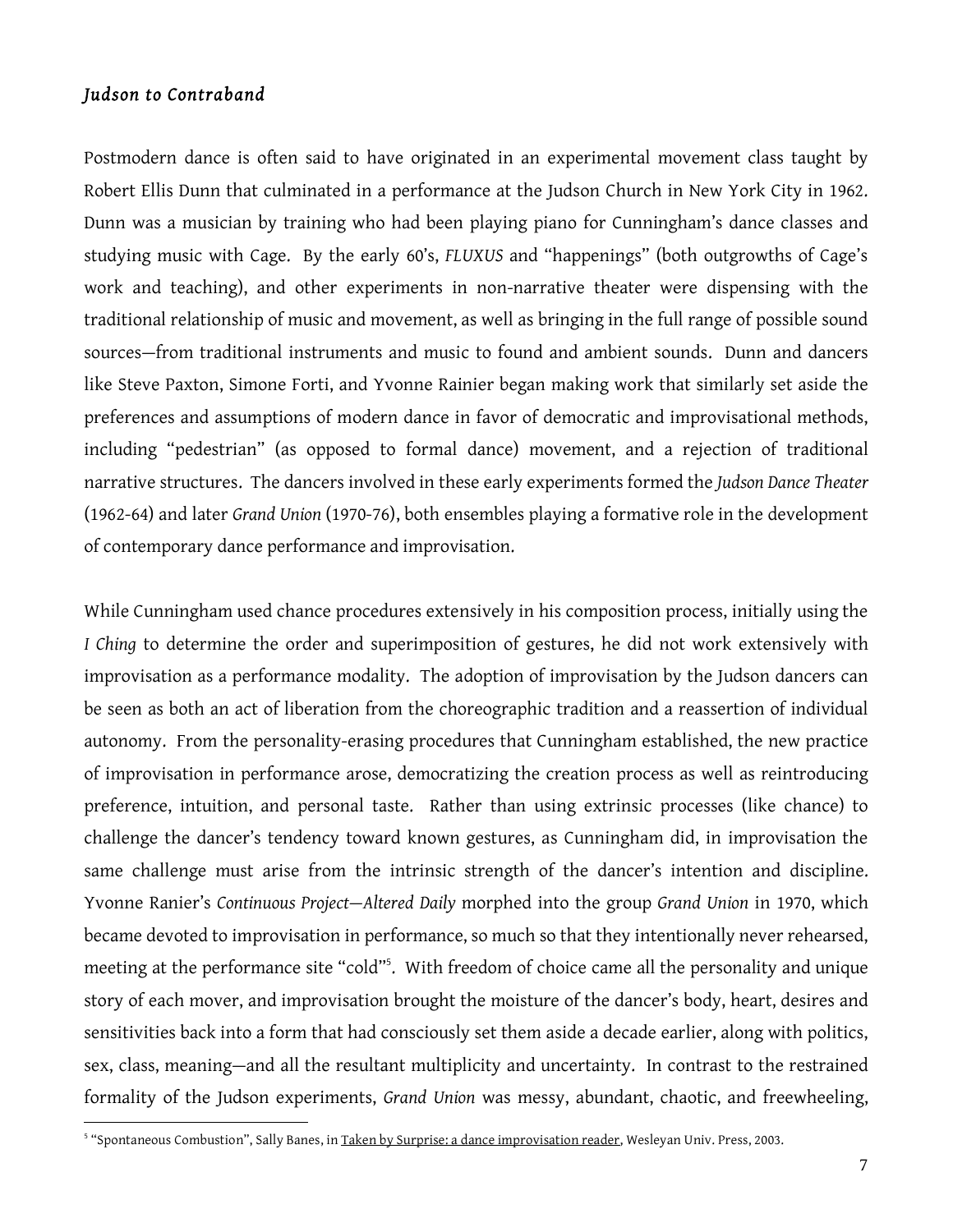mixing pop and art culture content with abandon, and emphasizing a dancing body that was free to express a full range of feelings and curiosities.

The inclusion of pop and found image sources in dance had its roots in the pedestrian gestures used in the early Judson experiments, as well as in the visual art of Robert Rauschenberg, who worked with found objects and collage, and was listed on many *Judson* programs as an "adviser", as well as John Cage's infinitely inclusive attitude toward content. As dance grew into a rich dialogue with the performance art and visual art worlds, choreographers began to re-vision their use of music and sound scores, using found sound, collage, and music of many genres not as arbitrary sonic material (as in *Rozart Mix*) but as intentional meaning-filled content intended to support the goals of the piece. If early postmodern dance was substantially formalistic in its stripped-down gestures and experiments with temporal and spatial organization, by the 70's many performers and groups like *Grand Union* were bringing in the chaotic multiplicity of styles, references and influences that characterized the visual art world of the time. Pop and classical references appear alongside each other, and spectacle famously discarded by the Judson choreographers, had returned in full force.

By the time *Contraband* is formed in 1979, the field of possible materials for a piece of "dance" is a very expansive place, but is also rebounding toward traditional purposes and means: a dance once again is communicating something specific, music is chosen to support this specific message, the virtuosity of the performers is used to accomplish the desired transmission, and the venues and act of the dance itself is less often undermined by self-reflexive behavior. Like in the music world, where space that Cage opened up was soon filling with a much more Romantic aesthetic, postmodern dance-based performers absorbed a freedom and unencumbered attitude from the early experiments, but went on to make messy, political, personal work. Postmodernism was queered.

## *Music in Contraband and later groups*

San Francisco-based postmodern dance companies and collectives in the Seventies put the focus squarely on gender, politics, and personal process, with groups like *Mangrove* (a Contact Improvisation-based men's collective) influenced by the *Judson Dance Theater* in New York but manifesting a queer identity and narrative within and around the *Judson* movement vocabulary. *The Wallflower Order* (feminist political dance collective—the precursor to Krissy Keefer's *Dance Brigade*), challenged the traditional dance and theater forms, including venue, gestural style, linear narrative,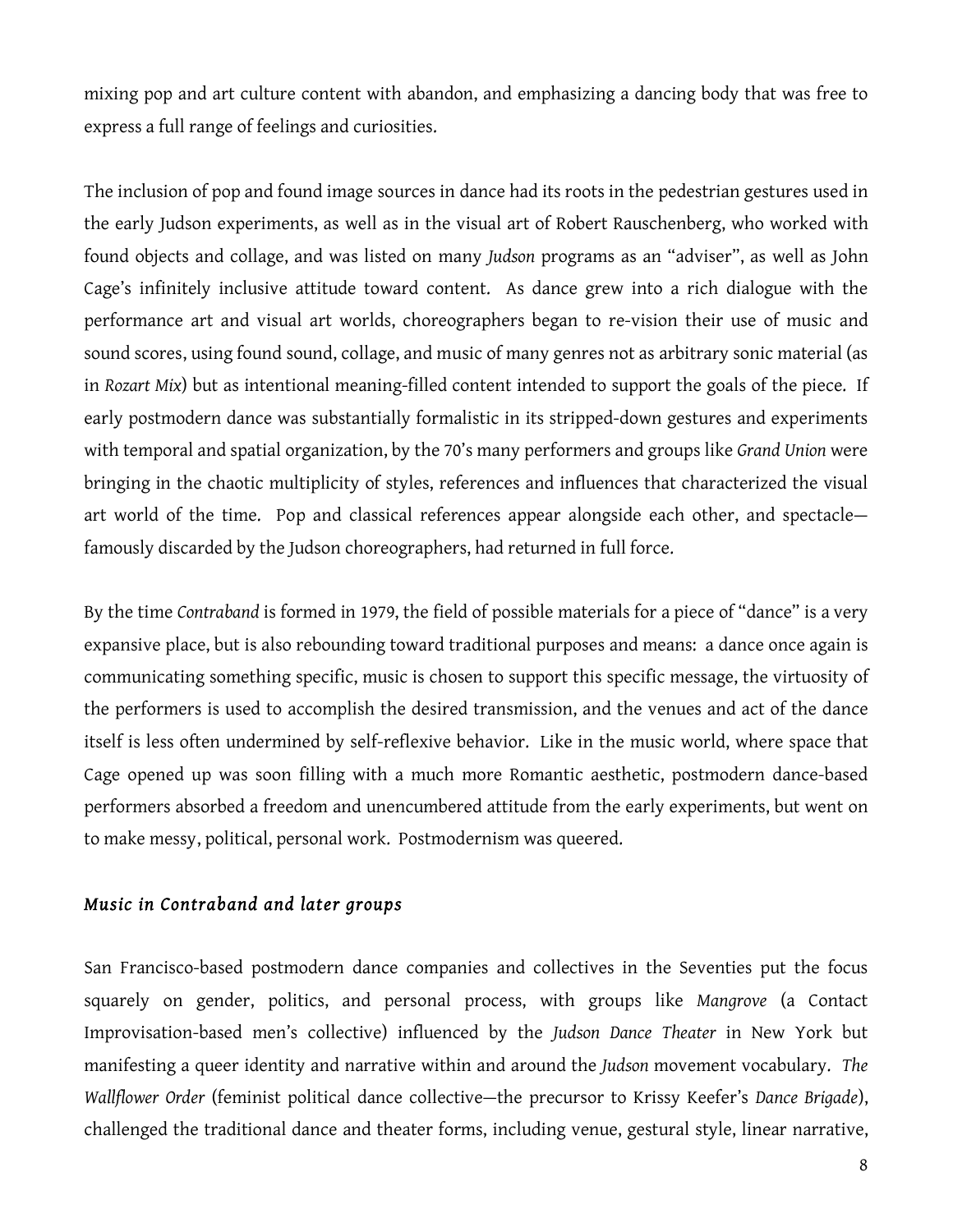the solidity of the "fourth wall", and the social contract between audience and performers, not through severity or formalism, but by appropriating some of the signs of classical dance (pointed toes and some of the gestural language of ballet) and reinterpreting others (e.g. in place of the traditional extended fingers, fists raised in the gesture of protest and solidarity). Choreographer Anna Halprin was deepening her work in nature and developing her "life/art" process, making large-scale publicparticipation movement rituals that addressed both individual and community healing process. By the late 70's in San Francisco, a vibrant performance art community had developed around feminist artists and collectives working with movement to express the individual struggle for justice, human rights, and fulfillment as communal and political.

Several threads of radical art making came together in *Contraband*, which fused dance, text, original music, political voice (anarchist/activist), improvisation, and community ritual into pieces of influential hybrid theater. Their integrative approach was radical at the time, and though aspects of their style (like dancers speaking and singing, fully integrated live music, and a collaborative creation process) have since become common in Bay Area dance, they are still hardly the norm in the wider dance world. *Contraband* emerged out of the lineage of both modern (Mann was a protégé of Alwin Nicolais and Murray Louis, and studied with the great dance innovators Erick Hawkins and Merce Cunningham) and postmodern dance, with a strong foundation in Contact Improvisation—the most widely used practice to come out of the *Judson* stable.

By 1979, in addition to sounds of all kinds—including music of any genre, as well as silence—appearing in dance pieces, the traditionally discreet roles of "dancer" and "musician" had softened, and dancers were speaking, singing, and playing instruments in performance. This merge followed a decade of liberalizing the admittance to an artistic field that again can trace back to Cage and *Judson*. Once pedestrian movement and "non-dancers" became acceptable in a concert dance context, and artists of one genre could cross into the territory of another (as when Robert Rauschenberg choreographed a piece, "Pelican" and performed it on roller skates with painter Per Olof Ultvedt and Carolyn Brown from the Cunningham company), $\delta$  the door was open for dancers to make music in performance.

What are the direct lines of influence from the radical emptiness created by Cage, Cunningham, and the *Judson Dance Theater* to the profusion of content and layers in work like *Contraband's*? Are there direct lines? Certainly the earlier groups opened the gates of possibility that the later walked

 <sup>6</sup> Robert Rauschenberg, "Pelican". *Judson Dance Theater* at America on Wheels, Pop Art festival, Wash. D. C., 1963.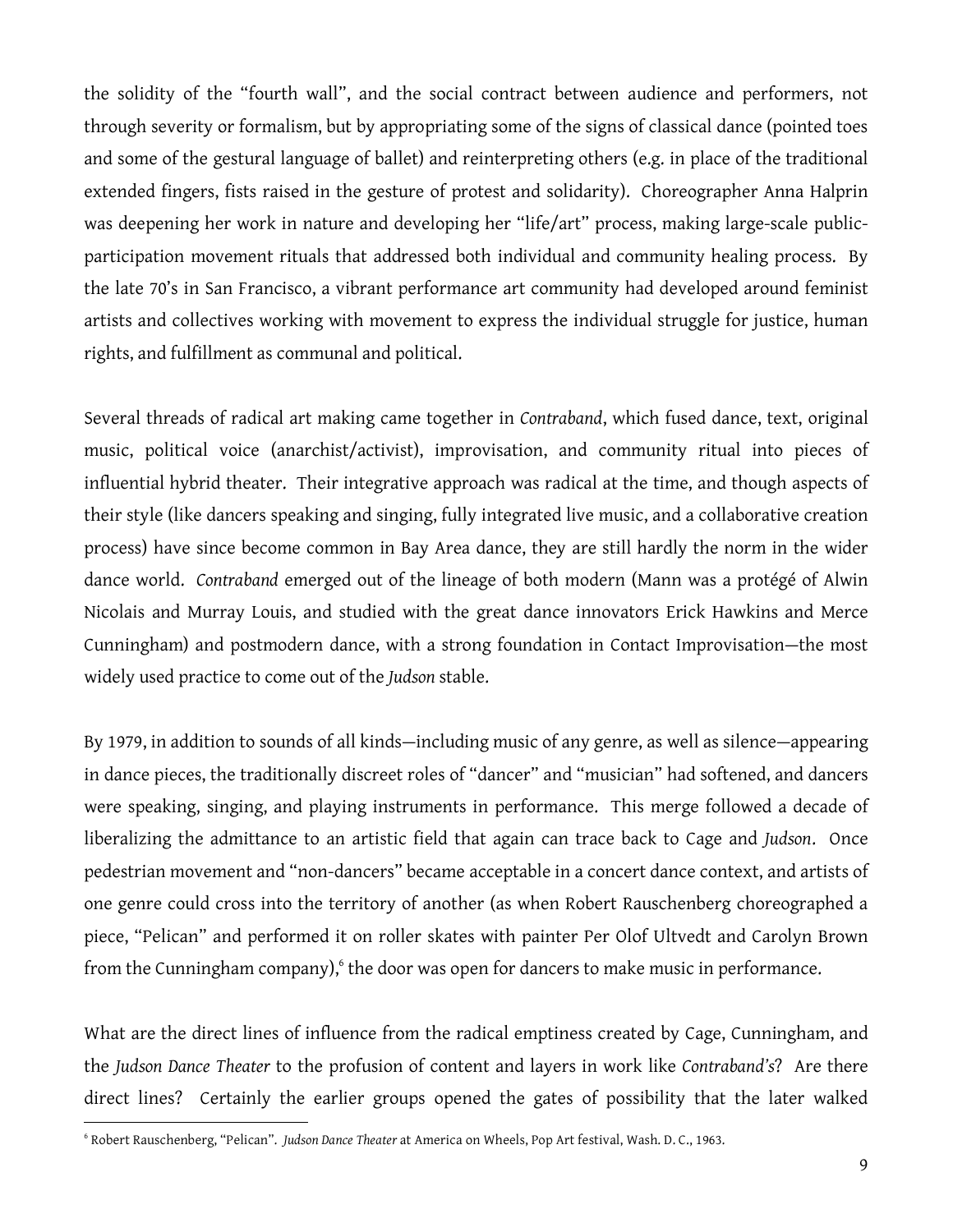through, but that is almost always true in art history, where the tendency in music and performance both has been always toward increasing tolerance of dissonance and diversity of content source. Doesn't every generation do something ("Make it new!") that the previous considered beyond the pale? Looking at the European postwar fetish for serial music, and the adoption of dissonant complexity as the *de rigeur* sound of art music in the 40's and 50's, the subsequent rise of tonal, steady pulse-based, structurally and harmonically simple music makes sense, as does the return of programmatic content, emotionally charged gesture, and narrative in dance. Once the art culture has reached the most permissive state possible, one in which any piece of content is permissible in the piece (again, as in *Rozart Mix*, or a *Grand Union* performance), the direction of newness must be backward looking, in the sense of reviving aspects of content (like tonal triads or "seduction of the spectator by the wiles of the performer") that had been previously thought exhausted. What remained, as compelling theatrical gestures, after everything was possible?

One place that an easy connection may be drawn is in this issue of artists taking up the activities of a different art. The rise of pop art made a lot of space for crossover activity because pop itself contains ample permission for amateur performance, even lionizing the untrained artist. It is not surprising that when dancers begin to sing in performance they imitate not classical singers but the technically simplistic phrases and naïve aesthetic of pop and folk music. The "No to virtuosity" ethos of the mid-60's postmodernists made entry to the group easier than if it required years of technical training. However, by 1980 aesthetics and ethos had changed, and pieces were no longer governed by the "NO Manifesto" (if they ever were). Dancers were again cultivating virtuosity and seduction.

*Contraband* was a fully multidisciplinary performance tribe—an ensemble of dancers who all cultivated musical skills, particularly singing and drumming. Group song and infectious pop rhythm were integral to their aesthetic, and formed the basis of the music made by the primary "musicians" in the group: Jules Beckman and Norman Rutherford. Beckman, a gifted dancer and percussionist, became a captivating one-man band, simultaneously playing guitar, drums, and singing. Rutherford played bass, as well as being a sound engineer and multi-instrumentalist. With these two as the musical backbone, the dance ensemble manifested a rich musical texture, "playing" the rhythm of feet moving and stomping, speaking, singing, and other instruments as needed.

One of their trademark sounds was a full choral ensemble voice, with the dancers singing in two to three-part harmony. The harmonic language tended toward simple modal sequences and drones,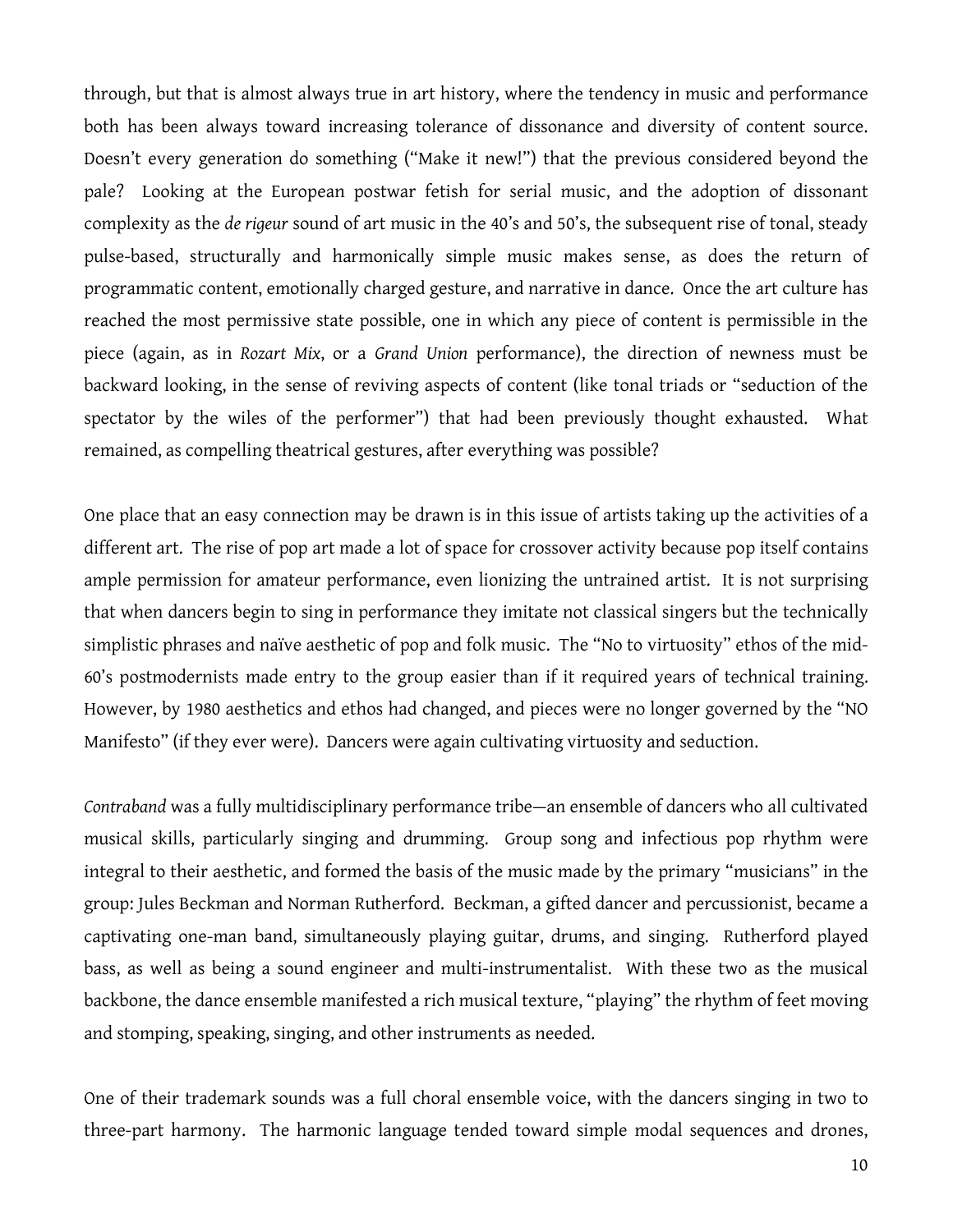influenced by folk and pop styles, especially modern pagan chant/song. Also, all of the performers would drum and use objects and bodies to make rhythm, creating a percussion ensemble. These two manifestations (singing and drumming) of dancers becoming musicians would become standard in many of the San Francisco companies that emerged as descendents of *Contraband*, including its direct progeny: *Core, Epiphany Productions, Cahin-Caha, Circo Zero, Motion Lab,* and *Jess Curtis/Gravity,* as well as groups both contemporary and which followed soon after: *High Risk Group, Dandelion Dance Theater, Kunst-stoff,* and many others (including my own company, *Rujeko*).

In making music, the dancers in *Contraband* (most of whom had minimal formal musical training) worked with a necessary technical simplicity. They were a garage band, and like their counterparts in punk music, authenticity, not virtuosity, was a primary goal. The songs from the 1990-94 *Contraband* productions *Mira (Cycles I, II, & III)* are catchy, simple, and compelling, becoming a clear utopian voice in an overtly political company. $^7$  The simplicity and clarity of the songs became such a focal point of *Contraband's* work that at one point they tried to make a full "musical", hiring a composer to write songs and music for the company to perform. The effort failed because the dancers were unable to learn the more complex music the composer had written. Their musical voice was formed, and then confined, by the amateur skills of the dancers as musicians. 8

One iconic song in the *Mira Cycle* has the ensemble moving in unison through easy large arm gestures, all facing front. It is the climax of a section, and the previous full (and virtuosic) dancing is distilled down to simple standing shapes, while the song supplies the emotional and narrative content. "Mira walks down by the river. She moves mountains by breathing."

The lines are repeated, mostly chanted on a single chord, until they become a mantra for the audience as well as the company. The simple invocation of the words is mirrored in the iconic unison gestures that lead into them: hands cup groin, heart, cover mouth, and reach up to full extension. The fullness and momentum of the preceding dance section, which is all big lines, joyful reach, and satisfying rhythm, brings the energy up and unifies the group for the prayer that follows. The simpler gestures bring the attention back to the dancers as individuals—their identities as sexual, emotional, vulnerable people, and in the persistent unison, their tribal affiliation. It is not so much a story being told but a club you want to belong to. When the dancers cup groin, heart, and mouth, they announce

 <sup>7</sup> The songs are collected on the recordings *Mira <sup>I</sup>* (1992) and *Songs From the Mira Cycles* (1994).

<sup>8</sup> Personal communication with company member Keith Hennessy.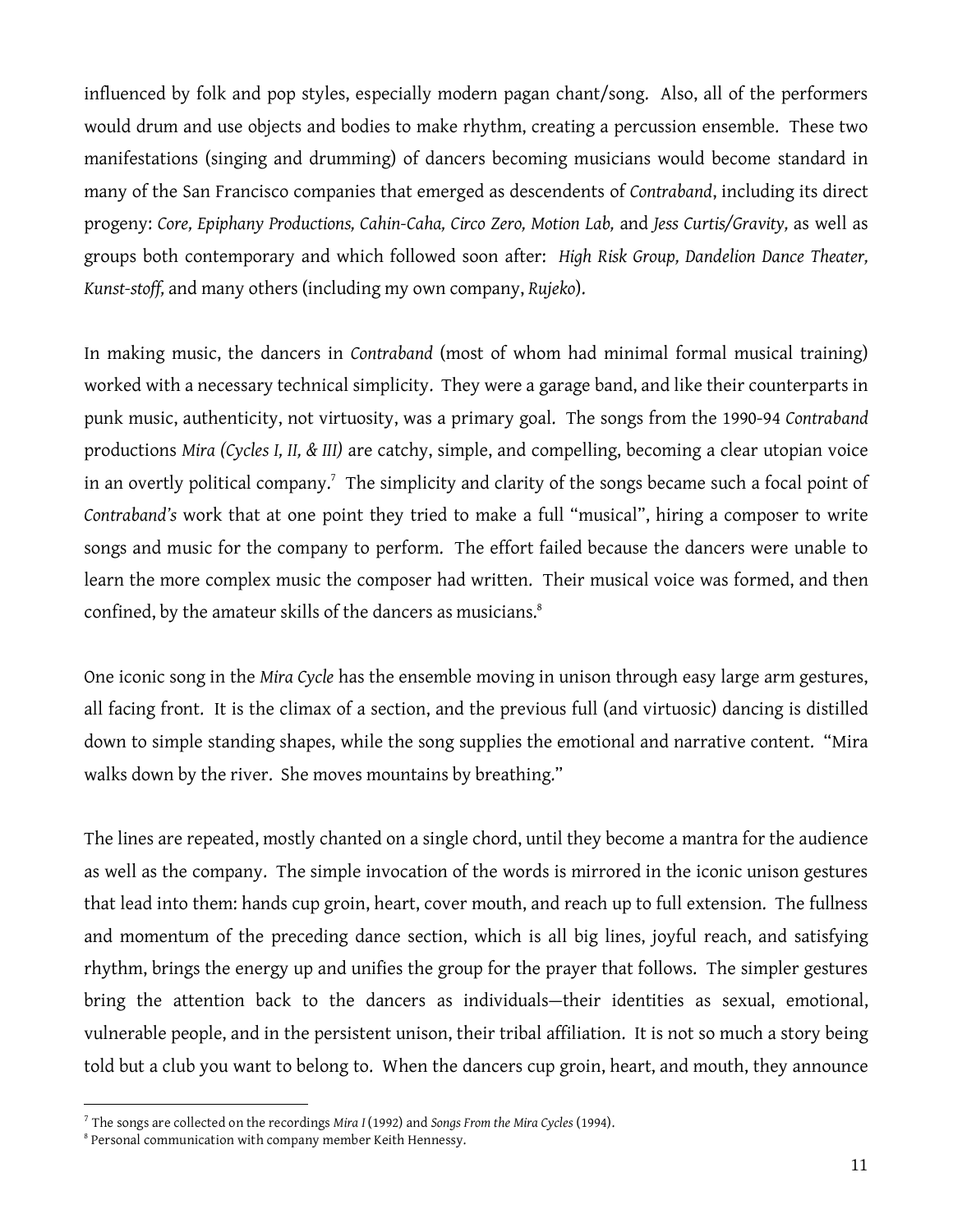a political stance that is pro-body, sexuality, free speech, and visible expression of intimacy. The gestures become a protest against denial and repression, both external and internal, and a signal of the erotic vitality of the group. Performed in unison, the intimate gestures become a semaphore of both personal revelation and communal membership. The ensemble is a beautiful freak tribe, with their process out in the open, and their intimacy and prayer likewise visible and communal. In this way, the invocation becomes less devotion—to some external divine force/saint—than an affirmation. "Mira" is not a historical spiritual figure, but a way to name the energy that enlivens the one body called *Contraband*, and the larger body of the audience as we join the company in their praise. The spiritual heart of the piece is not only announced but made real as the company invokes—and becomes—the titular saint. 9 *Contraband* moves mountains by breathing.

At a reunion/benefit show almost a decade later, this song was the clearest piece the ensemble could remember to revive and perform, and the singing unified the group together much more than the big dancing they tried to recreate, as well as providing an emotional touchstone for the audience, many of whom had seen the original performances. It is the song, rather than the movement, that brings it all together (and to a froth), and which most clearly enunciates the social message. The song is simple, tonal, consonant, and rhythmic, and in the return to this traditional musical vocabulary affirms a utopian message in a way that dissonance, collage, and rhythmic abstraction would not, for this company and audience.

Part of what emerges as I tell the story is a sense of parallel threads of influence. First, I read a formal progression of compositional ideas from the clean slate of Cage, Cunningham, and Ranier to the multilayered personal content of Mann, Hennessy, and their peers. This imagined narrative describes an accumulation score that starts with the surrender of the composer's ego in favor of processes that reveal content and juxtapositions that s/he could never consciously choose; continues with the abandoning of predetermination entirely (because whether arrived at by ego or chance, the score/choreography is still an arbitrary compositional constriction) and embrace of improvisation; and proceeds to fill the permissive space that has now opened up with all the multivalent content of the individuals involved. This accumulation mirrors the thousand-year progression of harmonic/auditory complexity in Western music from plainchant to Cage. Each generation adds a piece to what is considered acceptable sounds, until with *4'33"* the last possible sound to be considered—ambience, or the permission to perceive and include everything—is included. Cage is

 <sup>9</sup> Mirabai (1498-1547), ecstatic Rajasthani poet/singer and *gopi* (devotee of Krishna).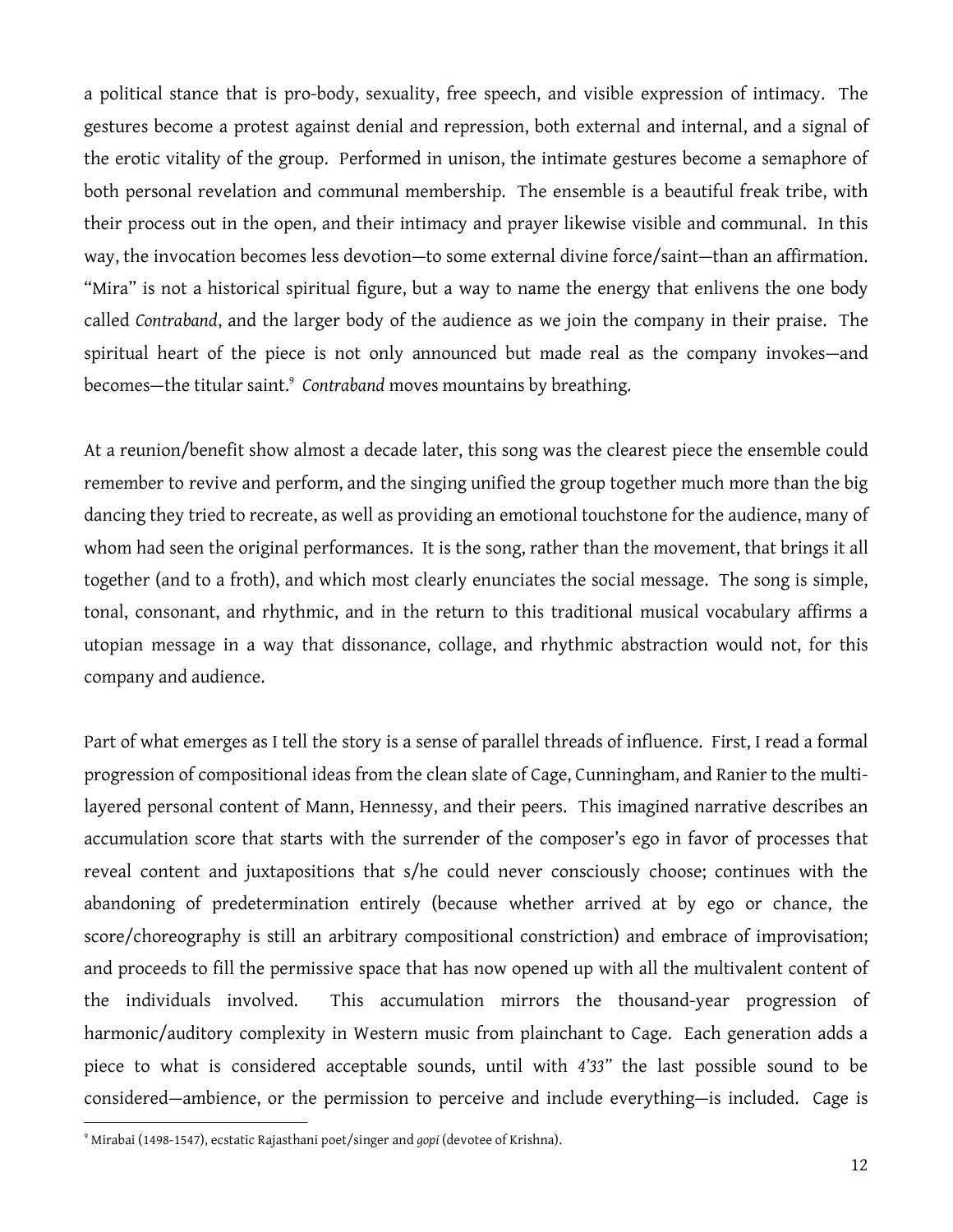both the apotheosis of the classical project and the blank slate that would make space for the cycle to begin again.

In addition to the structural progression, and more like "water flowing underground", the path from Cage/*Judson* to *Contraband* can be seen as a spiritual lineage. They shared a basic attitude of open, communal receptivity that is central to contemplative practice, and a fundamental repudiation of the solitary, brilliant auteur model that was a Romantic invention but persisted in the great modernists (Schiele, Rothko, Pollock, Fellini, Stockhausen, Scelsi, Graham, and so many others). Cage's study of Zen gives a relaxed presence to his work that, combined with his famous congeniality, establishes him not just as an artistic progenitor, but a wise sage (even when he was young). *4'33"* IS Zen meditation. Steve Paxton reflected that congeniality in his preference for relaxation and ease in dancers:

"I like it when bodies are free and when the emotional state is open and accepting and sensitive. When the psychology isn't hassled or political or tied in knots."<sup>10</sup>

With a focus on openness, accepting, and sensitivity, the Judson lineage naturally lent itself to friendly and intimate ensembles. The dance company, through improvisation, receptivity, and congeniality, and with a lineage of undermining the ego of the creator behind them, finds a new form as democratic tribe. An ethos of collective composition had developed, arising partly from the utopian social ideas of the 60's and certainly influenced by the spread of improvisation as a compositional and performance modality. *Grand Union* started as Ranier's project, but upon taking on improvisation and inviting company members to make their own material it slipped from her grasp and became a collective. <sup>11</sup> Though *Contraband* had Mann as director, all of the company members created material and approved the final product, with each member having full veto power. $^{12}\,$  In their process as tribes, the groups manifested an idealism and good-natured attitude that traces a direct line back to Cage. When Mann and company sing to Mira, they announce the performance ensemble as "spiritual work group"—Mann's own description of her initial inspiration for *Contraband*. <sup>13</sup> The company becomes a spiritual community, and John Cage's austere Zen practice has turned into a pagan gospel chorus.

<sup>&</sup>lt;sup>10</sup> Steve Paxton, quoted in Sally Banes, "Spontaneous Combustion: Notes on dance improvisation from the Sixties to the Nineties" in Taken by Surprise a dance improvisation reader. Wesleyan, 2003, p. 78.

<sup>&</sup>lt;sup>11</sup> Rainer, Yvonne. Feelings are Facts, Chapter 14. [via wikipedia]

 $12$  They referred to the process of editing content that members had created as "killing babies"—honoring that each person might be deeply invested in the content they had created, but which might not work in the final piece. The standing rule was that unanimous consensus was needed to keep any piece of content. Everyone needed to be connected to something or it couldn't happen. [Personal communication with Keith Hennessy.]

<sup>&</sup>lt;sup>13</sup> [Personal communication.]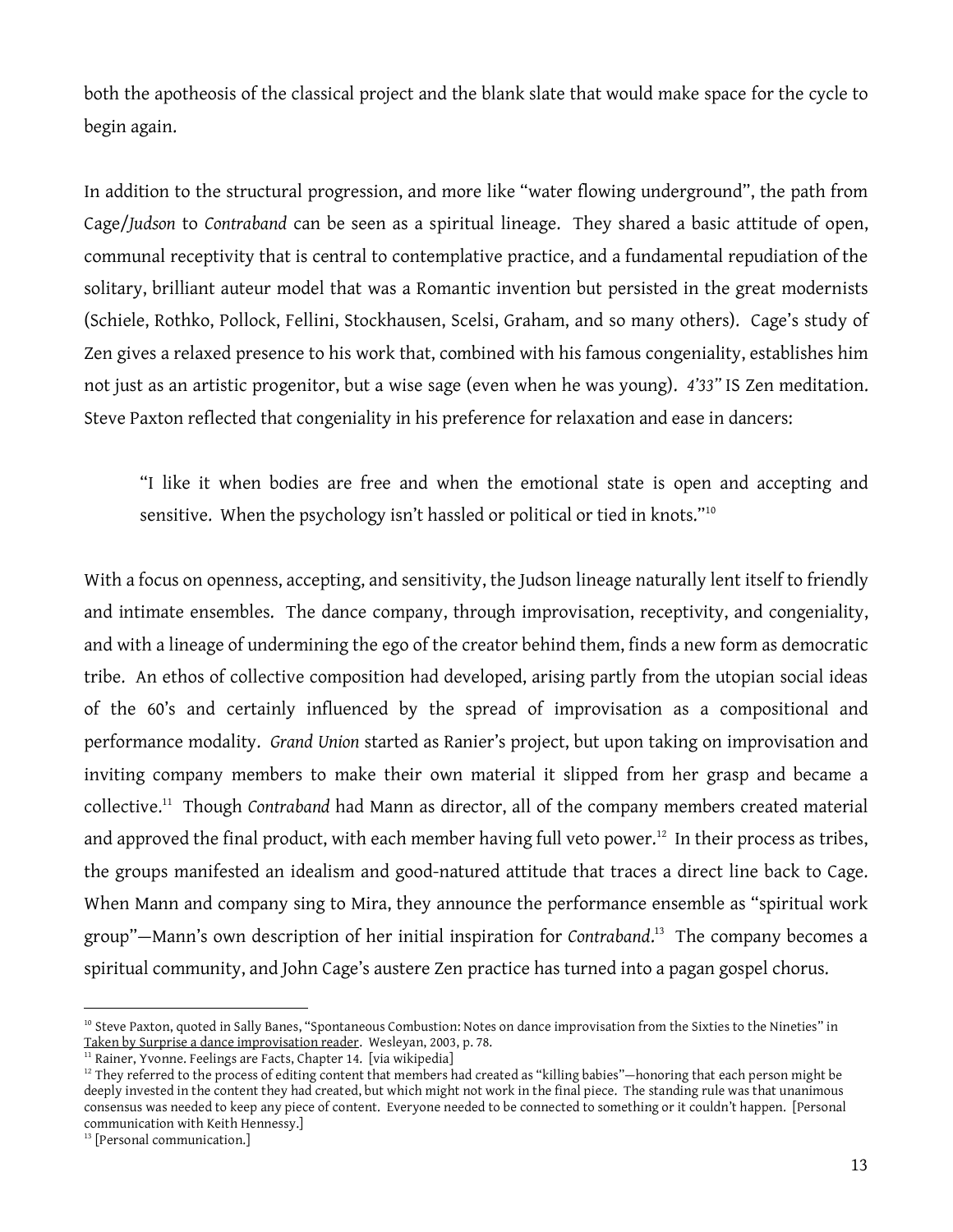## *John and Merce are dead*

Supplementing ensemble song in the dance pieces of *Contraband* was a return to music as accompaniment, and preferences in many dance companies continued to swing toward easy rhythm and tonal harmony. By 90's, the stark aesthetic of the Cage/Cunningham collaboration and the *Judson* groups had given way to a resurgent populist tone strongly influenced by pop music and movie soundtracks. Emotional manipulation was back. In *Contraband*, Beckman and Rutherford created textural soundscapes that borrowed heavily from electronic and ambient music, as well as organic sound sources like long horns, found objects, and strings, especially Rutherford's double bass. Timbre became a substantial compositional parameter, with drones or very basic tonal progressions making up much of the harmonic texture, often with simple minimalist melodies and a strong, steady pulse. The style was consistent with contemporary electronic and pop music in its drone-based and tonal pitch language, emphasis on steady pulse, and gritty textures. In addition to pop influence, free jazz and noise music enter the instrumental vocabulary, often as a telegraph of emotional intensity. $^{14}$ 

After *Contraband* disbanded in 1995, its members formed several other ensembles, including *Core, Cahin-Caha, Jess Curtis/Gravity,* and *Circo Zero.* A wonderful example of percussion ensemble work appears in the *Cahin-Caha* hybrid circus piece "raWdoG" (1999) <sup>15</sup> where a shell game with tin cans on a large table becomes a complex five-person rhythmic canon. Sometimes the ensemble becomes a fully realized musical entity, as in the middle of "Entertainment for the Apocalypse" (*Core*, 1994-98), when the ensemble members all pick up instruments (guitar, bass, drums, mic) and become a pretty good rock band.<sup>16</sup> Pop has fully supplanted experimental art music to become the normative genre for a company that wants to communicate directly with their audience in the vernacular.

These pieces began to define a new hybrid genre: something like an avant-garde Broadway musical, but with the balance of power shifted from music to movement. The dance was still primary, but song and rhythm began to serve as a fully functioning locus of content, often providing the clearest

 <sup>14</sup> Interestingly, as both styles are mostly used in sections of high volume and emotional intensity, the dissonant harmony and melody serves its classical purpose: to intensify tension. In this and other ways that music returns to emotional support status in modern and postmodern dance, it becomes ironic, bringing back the technology of romantic, modernist and expressionist art while retaining the self-consciousness of the postmodern. In recent years, this traditional use of music in dance, which I'll call emotionally congruent accompaniment, has become so common that it has lost its ironic edge, and become a new unconsidered norm. As such, a dance piece may cease to be culturally postmodern (even as everything now is chronologically postmodern), as it is no longer "drawing attention to conventions" (OED definition of postmodern), and no longer aware of its own subjectivity.

<sup>&</sup>lt;sup>15</sup> Created by a French-American company that included *Contraband* veterans Keith Hennessy, Jess Curtis and Jules Beckman.

<sup>&</sup>lt;sup>16</sup> Also Hennessy, Curtis and Beckman, along with Stanya Kahn and Stephanie Maher.